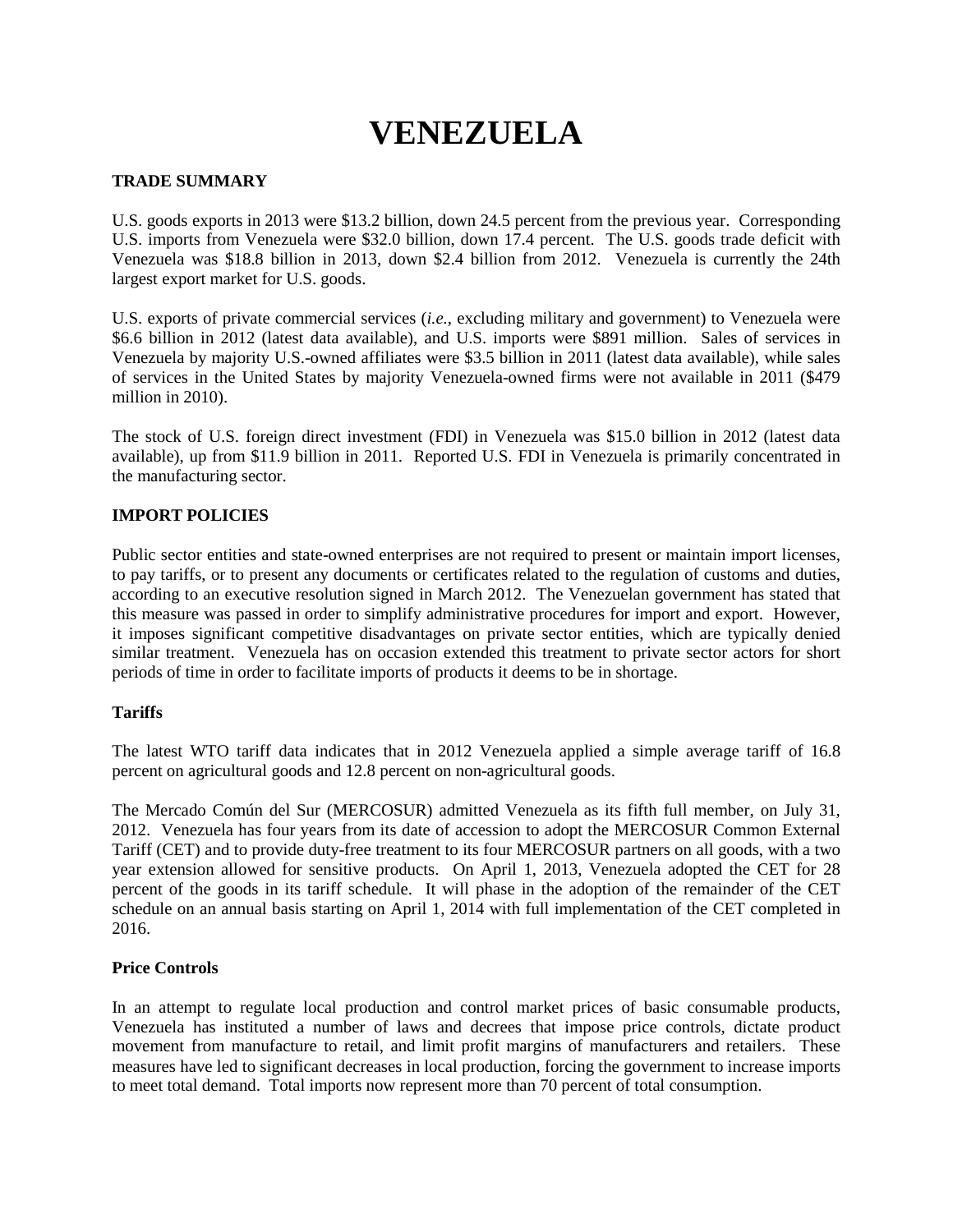To control imports, Venezuela has increased direct government purchases and implemented new import requirements and procedures for obtaining pre-import approval, import permits, and foreign exchange. These measures have disrupted trade by increasing the burden on exporters and importers. Many of these requirements are being waived when increased imports are necessary to maintain minimum levels of supply.

On January 24, 2014, President Maduro used decree authority to promulgate the Fair Costs and Prices Law with the intent to further regulate the private sector with profit limits, audits, and penalties. Any resident in Venezuela conducting any type of economic activity is subject to the law. The law created a new Venezuelan government institution, the National Superintendent for the Defense of Socio-Economic Rights (SUNDDE), by merging the Superintendent for Fair Costs and Prices and the Institute for the People's Defense for Access to Goods and Services. SUNDDE is the new authority empowered to decide whether prices are "fair" and to identify profit limits for businesses. Businesses that are found in compliance will be given a "Certificate of Fair Prices" that will be required in order to apply for hard currency through the newly established National Center for International Trade (CENCOEX).

# **Currency Controls**

Venezuela introduced strict currency controls in 2003. The measures continue to pose a significant obstacle to most trade with Venezuela. Most companies report that they cannot obtain sufficient foreign exchange to satisfy their business needs.

On November 29, 2013, President Maduro created a new institutional structure for the national currency exchange system through CENCOEX. CENCOEX absorbed the Currency Administration Commission (CADIVI) and now administers two Complementary System of Currency Administration (SICAD and SICAD 2).

Importers who wish to use the SICAD system must first enroll in SUNDDE's Registry for People that Develop Economic Activities. Theoretically, SICAD holds weekly sales to sell U.S. dollars to any bidders under a secret auction mechanism. In practice, Venezuelan authorities decide which sectors of the economy can participate in each sale (*e.g.*, metallurgic, tourism, graphic arts). The Venezuela Central Reserve Bank (BCV) may later publish the exchange rate at which SICAD sold U.S. dollars in the auction, generally in a band between 10 bolivars and 12 bolivars per dollar. In October 2013, the BCV began conducting weekly \$100 million sales through SICAD that totaled approximately \$900 million by the end of 2013. As of February 2014, Venezuela had held one SICAD sale totaling \$440 million.

In March 2014 the GBRV opened a third foreign-exchange mechanism, called SICAD 2. Under its governing laws and regulations, the GBRV, state oil firm PDVSA, the central bank, public- and privatesector firms, and private individuals may buy and sell both dollars and dollar-denominated securities on a daily basis, with Venezuelan banks and stock brokers serving as intermediaries. The foreign ministry and the central bank will oversee SICAD 2 and are authorized to intervene to regulate the mechanism's exchange rate. Details remain limited regarding the volumes and exchange rates that will be transacted through SICAD 2.

Accessing U.S. dollars through SICAD requires Venezuelan authorities' acceptance of the importer's bid. Venezuelan authorities have asserted the right to reject any application determined to be inconsistent with government priorities. Private sector firms and independent analysts have said SICAD's sales are arbitrary and lack transparency. The time to receive authorization for foreign currency through SICAD varies in length, but can take on average more than nine months from the beginning to the end of the process and require the submission of various supporting documents by the Venezuelan importer, with the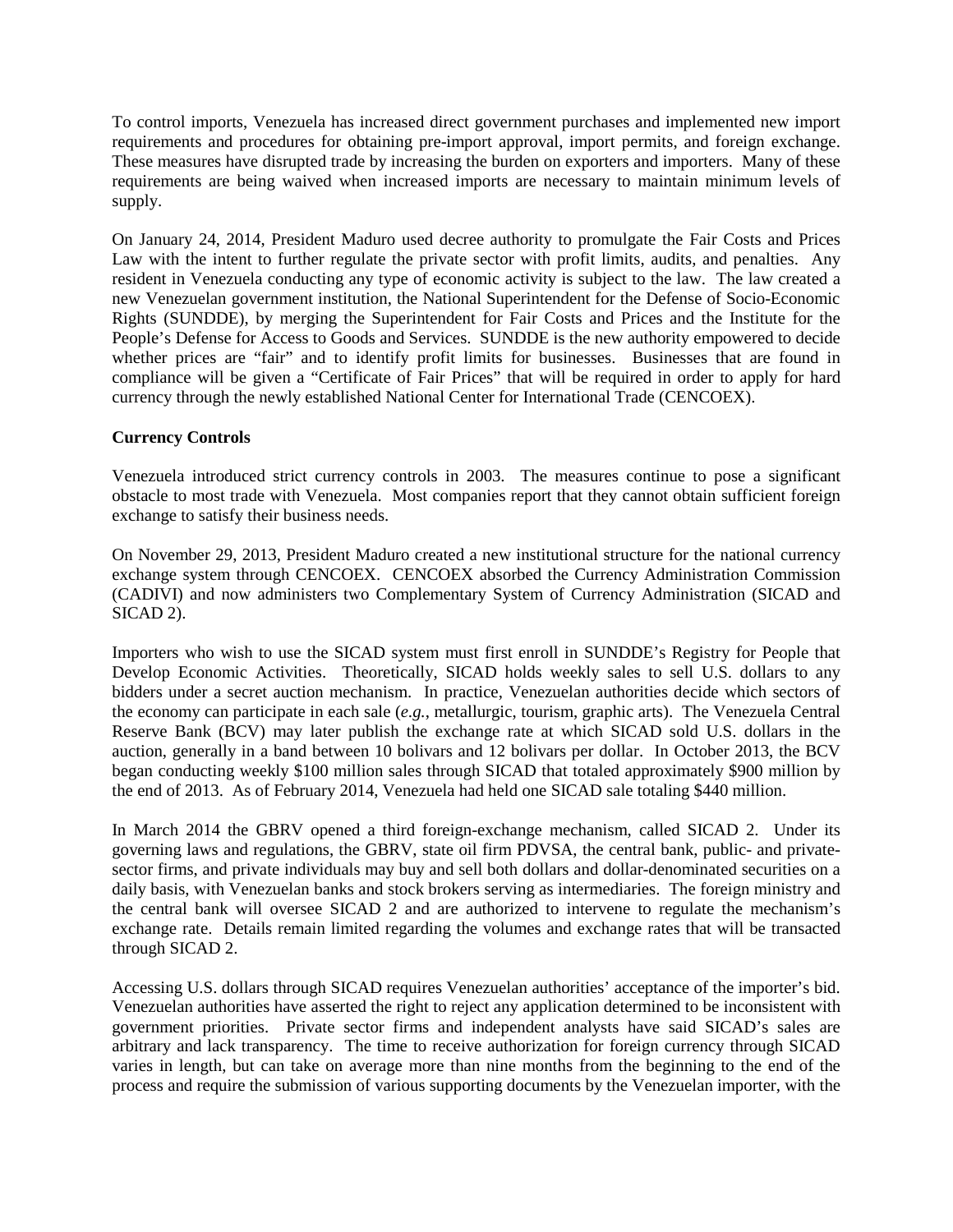support or collaboration of the exporter. Businesses and individuals report rejections of applications after initial approval and approval of applications after rejection.

# **Local Content Requirements**

Venezuela implemented a flat 50 percent local content requirement in domestically-assembled vehicles and required motors to be fully assembled in-country effective January 1, 2013. Assemblers have stated that these two requirements are extremely problematic. Local industry is unable to produce sufficient components to allow 50 percent local content, and the variety of motors and the necessary large production runs make local motor assembly prohibitively expensive. Since September 2012, Venezuela has required domestically-produced and imported vehicles to use a Venezuela-specific vehicle identification number, contrary to international standards and patterns.

# **Tariff-Rate Quotas**

Venezuela maintains the authority to impose tariff-rate quotas (TRQs) for up to 62 tariff lines. Venezuela administers TRQs for oilseeds, corn, wheat, milk and dairy, and sugar. The issuance of import licenses under these TRQs lacks transparency. The impact on imports has varied because of inconsistent application by Venezuela authorities. For example, given the significant reduction in domestic production of grains over the past several years the TRQ for basic grains is routinely suspended and a tariff of zero percent is applied. Venezuela has denied import licenses for both in-quota and over-quota quantities on a case-by-case basis, even though importers are often willing to pay the over-quota tariff. In addition, Venezuela has not published regulations establishing the TRQ mechanism for some eligible products while for products that have established TRQ mechanisms such as pork, the TRQ mechanism is not applied and U.S. exporters face a range of duties from 8 percent to 20 percent.

# **GOVERNMENT PROCUREMENT**

Venezuela's government procurement law covers purchases by government entities, national universities, and autonomous state and municipal institutions. It is not clear to what degree the procurement law applies to joint ventures in which a state entity has a controlling interest. The law requires a procuring entity to prepare a budget estimate for a procurement based on reference prices maintained by the Ministry of Light Industry and Trade.

Although the law forbids discrimination between domestic and foreign suppliers, it provides that the President can mandate temporary changes in the bidding process "under exceptional circumstances," in accordance with "economic development plans" that promote national development or provide preferences to domestic goods and suppliers. These measures can include price preferences for domestic goods and suppliers, reservation of procurements for nationals, requirements for domestic content, technology transfer, or the use of local labor and other incentives to purchase from companies domiciled in Venezuela. For example, Government Decree 1892 establishes a 5 percent preference for bids from companies whose products have over 20 percent local content. In addition, half of that 20 percent of content must be from small to medium domestic enterprises.

The Venezuelan government is increasingly awarding contracts directly, thus avoiding competition required by the government procurement law. A presidential decree in 2008 established a National Service of Contractors, with which firms must register in order to sell to government entities. Tenders are not accepted without prior registration.

Venezuela is not a signatory to the WTO Agreement on Government Procurement.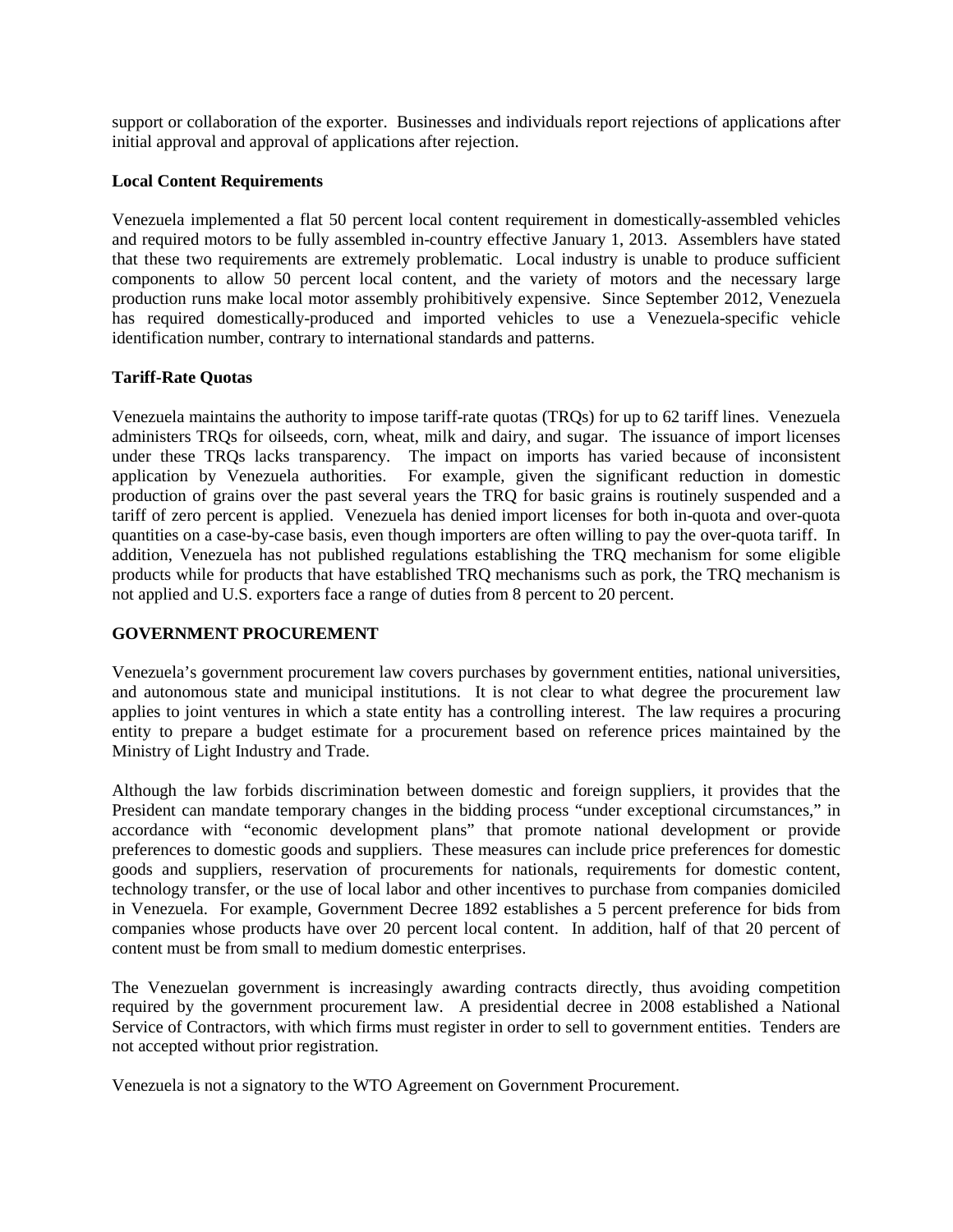## **INTELLECTUAL PROPERTY RIGHTS PROTECTION**

Venezuela was listed on the Priority Watch List in the 2013 Special 301 Report. Key concerns cited in the report relate to the deteriorating environment for the protection and enforcement of intellectual property rights (IPR) in Venezuela. The reinstatement of the 1955 Industrial Property Law in 2008 created uncertainty with respect to patent and trademark protections. Copyright piracy and trademark counterfeiting remain widespread, including piracy over the Internet. Other concerns include the lack of effective protection against unfair commercial use of undisclosed test and other data generated to obtain marketing approval for pharmaceutical products. In 2011, Venezuelan enforcement officials seized a larger number of counterfeit and pirated products than in previous years. Additionally, Venezuela has taken steps to enforce the 2010 Law on Crimes and Contraband, which establishes enhanced penalties for smuggling violations and provides for the seizure of infringing goods. However, Venezuela must still make significant improvements to its regime for IPR protection and enforcement. In 2012, the Supreme Court accepted a request (presented in 2009) by the Venezuelan Pharmaceutical Chamber of Commerce to decide if 10 articles from the 1955 Industrial Property Law conflict with Venezuela's international obligations, including its obligations under the Paris Convention and the TRIPS Agreement. The case is still under consideration.

## **SERVICES BARRIERS**

Venezuela maintains restrictions on a number of services sectors, including professional services, audiovisual, and telecommunications services. In any enterprise with more than 10 workers, foreign employees are restricted to 10 percent of the work force, and Venezuelan law limits foreign employee salaries to 20 percent of the payroll.

### **Professional Services**

Foreign equity participation in professional firms is restricted to a maximum of 19.9 percent. Only Venezuelan citizens may provide accounting and auditing services to government institutions and other government entities such as banks and hospitals. In addition, only Venezuelan citizens may act as accountants for companies in which the government has at least a 25 percent ownership interest. Foreigners are required to establish a commercial presence for the provision of engineering services.

## **Financial Services**

A Venezuelan insurance law, approved in July 2010, establishes that for all insurance companies, at least half of the members of the board must be of Venezuelan nationality. In addition, all members of the board must be living in and have resident status in the country.

## **Audiovisual Services**

Venezuela limits foreign equity participation to less than 20 percent for enterprises engaged in Spanish language television and radio broadcasting. At least half of the television programming must be dedicated to national programming. Additionally, half of both FM and AM radio broadcasting must be dedicated to Venezuelan-produced material. In the case of music, 50 percent of the Venezuelan-produced material must be traditional Venezuelan songs. There is also an annual quota regarding the distribution and exhibition of Venezuelan films required of cinema owners and film distributors. Additionally, there is a requirement that a percentage of film copying be done in Venezuelan facilities.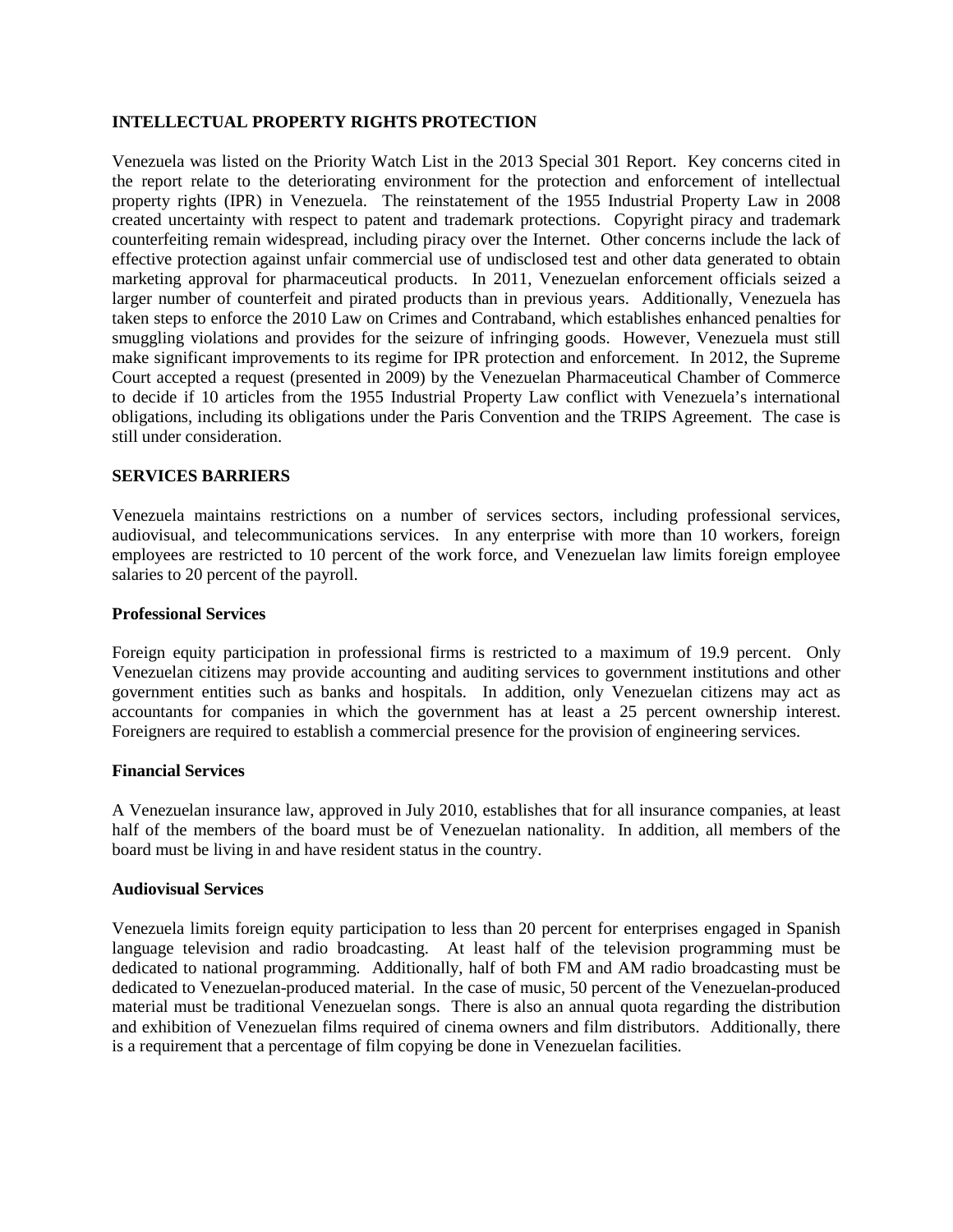### **INVESTMENT BARRIERS**

The Venezuelan government continues to control key sectors of the economy, including oil, petrochemicals, and much of the mining and aluminum industries. Venezuela began an ambitious program of privatization under the Caldera administration (1994-1999), but under the late President Chavez Administration, privatization has been halted and the Venezuelan government has re-nationalized certain key sectors of the economy. Since the beginning of 2011, the Venezuelan government has taken over or redistributed more than 2.7 million acres of land. The 2013 National Land Institute increased its budget for land expropriations by 13 percent from 2012, to finance a maximum of 980,000 land interventions. There have been 1,280 state interventions (expropriations, private property seizures, and nationalizations) in the private sector since 2002, an increase by 112 from the previous reporting period, according to the industry association CONINDUSTRIA (Confederación Venezolana de Industriales). Of these, 40 percent have been companies involved in the construction sector, 32 percent in the industrial sector (manufacturing, agro-industrial, agriculture or related industries), 17 percent in the oil sector, and 9 percent in the service and trade-related sectors. Other sectors affected have included food, mining, chemical, and transport services.

Foreign investment continues to be restricted in the petroleum sector. The exploration (except for natural gas offshore), production, refinement, transportation, storage, and foreign and domestic sale of hydrocarbons are reserved to the government. However, private companies may engage in oil and gas production through joint ventures with the state-owned petroleum company, Petroleo de Venezuela, S.A. (PDVSA). Venezuelan law requires a competitive process for awarding stakes in exploration and production acreage to private partners for projects to be developed by PDVSA. However, the government may directly award contracts when the project is to be developed under special circumstances or is of national interest. Oil companies from politically strategic partner countries seem to be the preferred partners for the development of many new projects.

National government decisions to force international oil companies to accept the conversion of their projects to minority stakes in joint ventures without the right to operate, to impose windfall profits taxes, and other moves have substantially increased uncertainty in the hydrocarbons sector. In 2007, ConocoPhillips and ExxonMobil refused to transfer their investment stakes in three oilfield projects, as the result of which the government of Venezuela took control of these investments. Both companies filed international arbitration claims against Venezuela and received favorable rulings from the International Chamber of Commerce's arbitration tribunal: ConocoPhillips was awarded \$66.8 million in September 2012, while ExxonMobil confirmed an award of \$907.6 million in January 2012. In September 2013, the World Bank's International Centre for the Settlement of Investment Disputes (ICSID) ruled that Venezuela unlawfully expropriated ConocoPhillips' three significant oil investments. Venezuela appealed the ICSID ruling.

Former President Chavez announced on January 8, 2012, that Venezuela would not recognize any ICSID decision related to ExxonMobil's claim and officially withdrew from the ICSID Convention on July 25, 2012. At least 26 ICSID cases against Venezuela are currently pending, making Venezuela the country with the largest number of pending ICSID claims.

Venezuela also controls the state assets and services involved in the injection of water, steam, or gas into petroleum reservoirs; and gas compression. The government is required to have at least a 50 percent ownership stake in petrochemical companies. In October 2010, the government nationalized a petrochemical plant that was partly owned by a private U.S. entity.

The National Assembly passed a law in August 2010 that merged all electricity utilities under one central holding entity with 75 percent direct government ownership and 25 percent PDVSA ownership. The